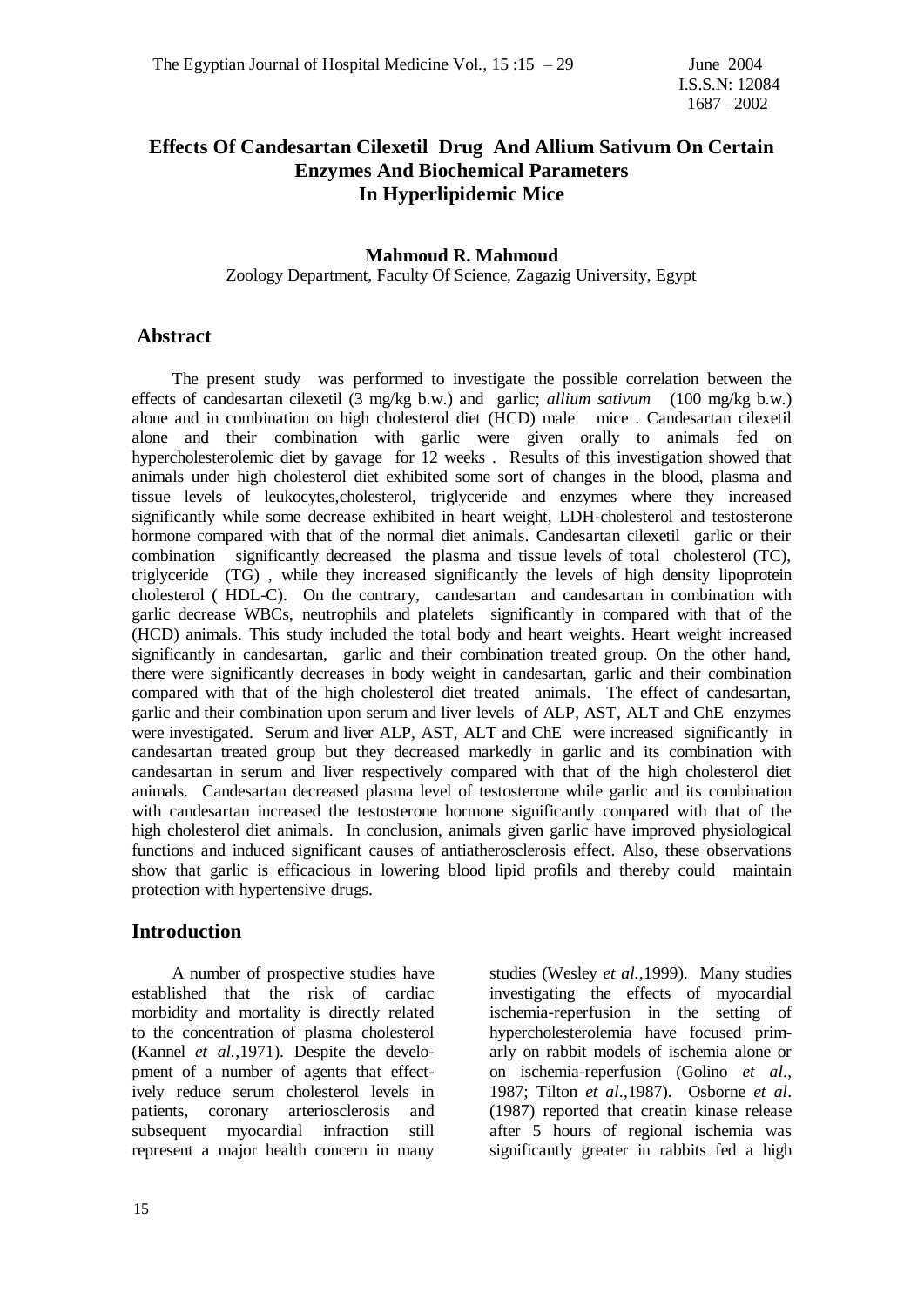cholesterol diet for 10 to 12 weeks. Furthermore, a subsequent study by Osborne *et al.(*1989) of myocardial infarction in hypercholesterolemic rabbits reported an increased of myocardial tissue injury that was significantly reversed by treatment with the 3-hydroxy-3-methylglutaryl coenzyme A reductase inhibitor lovastatin. It was also reported by Golino *et al.*(1987) that platelets depletion markedly reduced myocardial infarction size and extent of no-reflow in rabbits fed a 2.0% cholesterol diet for 3 days. Myocardial infarction, the major complications of hypertension and atherosclerotic vascular disease continue to be the important public health problem in developed nations ( Neal and MacMahon,1999). Chobanian and Alexander (1996) suggested that high blood pressure may have a direct role in enhancing atherosclerotic lesion formation. The available evidence indicated that hypertension appears to induce a sequence of changes in the connective tissue metabolism, smooth muscle cells endothelial integrity, platelet function, lipid profile and change pertaining to insulin and glucose metabolism which may be important in the genesis of atherosclerosis in hypertensive subjects (Doyle,1991 and Weber *et al*.,1991). Clinically, many antihypertensive drugs are effective in reducing morbidity and mortility from atherosclerotically mediated cardiovascular events. As hypertension is a long –term disorder ,however one of the most perplexing problems in management of hypertension is the adverse effect of antihypertension drugs or their metabolite on cardiovascular system. The effect may be small but can blunt considerably the beneficial effect of blood pressure reduction (Takishita,2001).

Tissue catecholamines were studied in spontaneously hypertension rats that were long-term treated with candesartan. Noradrenaline and adrenaline contents were doubled in the left ventricle but not in liver or cortex. In parallel, cardiac monoamine oxidase activity was reduced significantly by candesartan (Raasch *et al.,*2002). Moran (2002) indicated that the combination of candesartan to angiotensin converting

enzyme inhibitor (ACE I) may offer additional protection in preventing progression in chronic renal disease in patients. Garlic and its preparation have been recognized as agent for prevention and treatment of cardiovascular and other metabolic disease, atherosclerosis, hyperlipidemia, thrombosis, hypertension and diabetes (Banerjee and Maulik,2002). The clinical research by Spigelski and Jones (2001) suggested that consumption of garlic powder does not play a significant role in lowering plasma lipid levels when in conjunction with a low fat, low cholesterol diet. Garlic powder caused a significant dose dependent relaxation in intralobar pulmonary arterial rings both in the presence and absence of nitric oxide synthase blockers and intact endothelium (Fallon *et al*.,1998). Berthold *et al*.(1998) investigated that the commertial garlic oil preparation had no influence on serum lipoproteins, cholesterol absorption or cholesterol synthesis in humans. The use of garlic and garlic preparations as agents for prevention and treatment of atherosclerosis and atherosclerosis-related diseases. Garlic indirectly effects atherosclerosis by reduction of hyperlipidemia, hypertension and probably diabetes mellitus and prevents thrombus formation. In addition, in animal models, garlic causes direct antiatherogenic and antiatherosclerotic effects at the level of artery wall (Agarwal,1996 ; Orekhov and Grunwald,1997).

The present investigation was undertaken to find out the possible influence of angiotensin II receptor blocker (candesartan cilexetil) and garlic powder on the development of atherosclerosis and their side effects in cholesterol fed animals.

# **Material And Methods**

Twenty five male mice weighing 27-35 g. were divided into four groups (5 animals in each group). After one week of initial adaptation to animal chew. Each group of animals was treated for 12 weeks as the follows:

**Group1 :** Control given 5% gum arabic solution alone daily without atherogenic diet for 12 weeks. .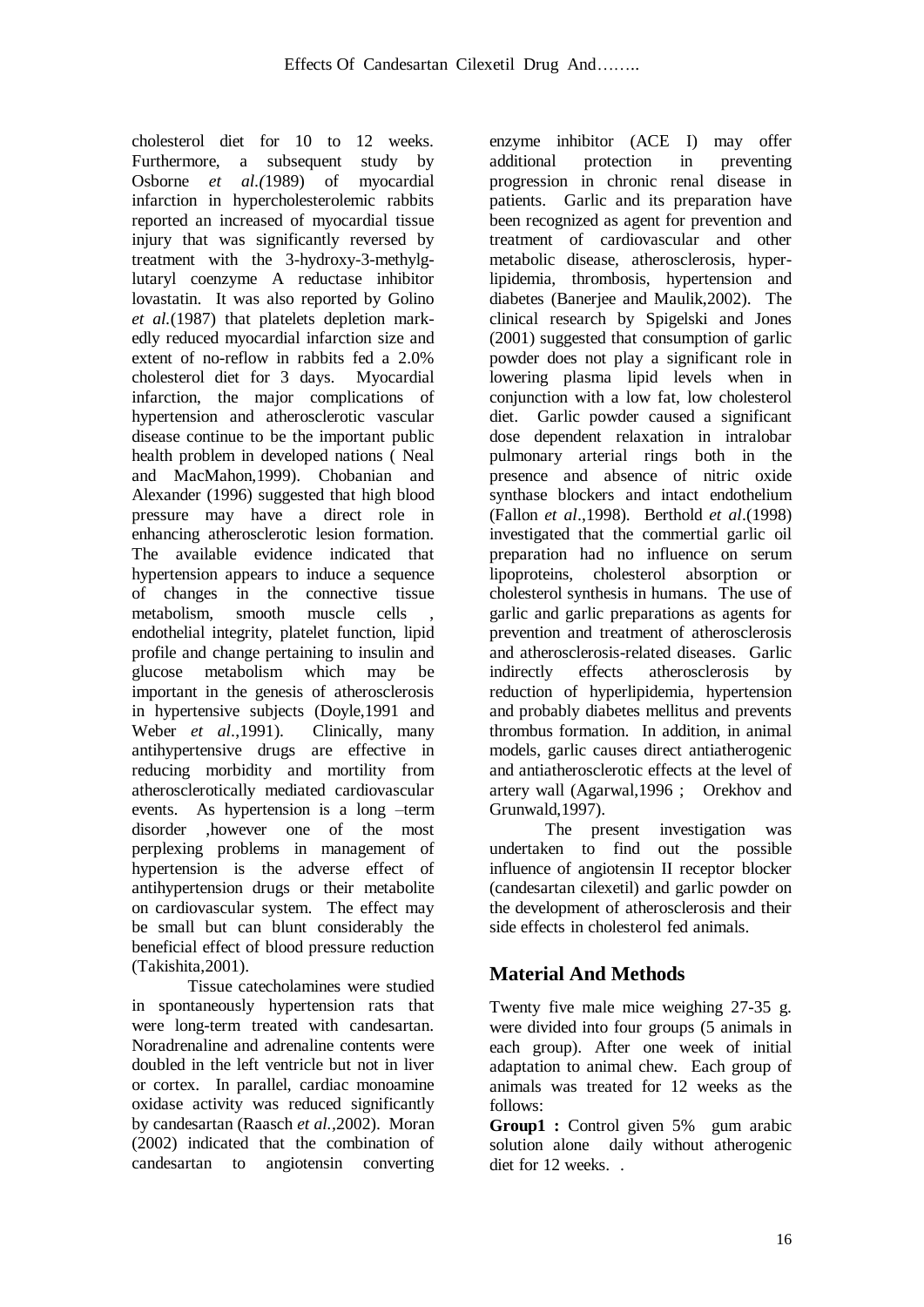**Group2**: Animals were fed 10 g. of atherogenic diet (50 mg cholesterol and 9.5 g chew) daily for 12 weeks.

**Group3:** Candesartan cilexetil (Takeda Chemical Industries Ltd.,AstraZeneca) with atherogenic diet daily for 12 weeks.

**Group4:** Garlic (ATOS Pharma-Cairo/Egypt) 100 mg/kg with atherogenic diet daily for12 weeks.

 Candesartan cilexelit and garlic were administered by gavage one hour before atherogenic diet. For gavage administration, candesartan and garlic solution were prepared daily by mixing each drug powder with 5% gum Arabic in double distilled water. The mixtures were vortexed for 5 min and administered by gavage daily for 12 weeks. Control animals were given 5% gum arabic solution alone daily without atherogenic diet for 12 weeks.

 Blood samples were collected in heparinized tubes after decapitation of animals after overnight fasting at the end of 12 weeks. The collected blood samples were used for hematological and blood film study (Hawk *et al*.,1965). The remaining blood was centrifuged at 4000 rpm for 10 min. and one part of plasma was used for determination of biochemical studies and hormonal assays.

 Alkaline phosphatase enzyme (ALP) was setermined according to Belfield and Goldberg (1971). Aspartate Aminotransferase (AST) and Alanine Aminotransferase (ALT) enzymes were determined according to Reitman and Frankel (1975). Acetylcholinesterase enzyme (AChE) was determined according to Elman *et al*. (1979). Plasma levels of total cholesterol and triglycerides were measured colorimetrically using the Bio-analytical kits according to Buccolo and David (1973) . High density lipoprotein cholesterol (HDLc) levels were measured according to method of Warnick *et al* (1983). The plasma levels of testosterone was determined by radioimmunoassay (RIA) using commertial kits from Cis Bio International, France according to Velez *et al*.(1988). The results obtained in this study were statistically analyzed using student t'test according to Snedecor and Cochran (1969).

## **Results**

 Table (1) lists the total cholesterol, triglyceride, HDL-c and testosterone hormone in plasma and tissues in normal diet (ND) and high cholesterol diet (HCD) treated animals. Total cholesterol and triglyceride were increased significantly from 11% to 86% in plasma, aortic, liver and adrenal respectively in high cholesterol diet compared with that of normal diet animals. Also, HDL-c and testosterone plasma levels were decreased markedly (49% and 8%) in high cholesterol diet compared with that of the normal diet animals. Total WBCs, neutrophils and platelets were significantly increased (37% to 152%) while serum and liver enzyme levels of ALP, AST, ALT and AChE had no significant effect between two groups (Tables 2 and 3). Table (3) indicated that the heart weight decreased (21%) accompanied with increase (21%) of body weight significantly. Levels of plasma total cholesterol, triglyceride showed 24% to 59% significant decrease in candesartan, garlic and their combination compared with that of the high cholesterol diet animals while candesartan, garlic and their combination treated mice showed from 156% to 224% markedly increase of HDL-c compared with that of the high cholesterol diet animals (Table 4). On the other hand, tissue cholesterol levels showed high significant decrease (18% to 61%) in candesartan, garlic and their combination compared with high cholesterol diet treated animals (Table 5). Total WBCs, neutrophils and platelets recorded highly signifycant decrease in animals treated with candesartan, garlic and their combination (22% to 62%) compared with high cholesterol diet animals (Table 6). Heart weight recorded significant increase ( 41% and 4%) in candesartan and its combination with garlic accompainent by significant decrease (25% and 30%) in candesartan and garlic groups compared with that of the high cholesterol diet animals (Table 7). Table (8) shows a notable decrease in plasma testosterone hormone in candesartan treated animals (18%) while it shows a marked increase in garlic and its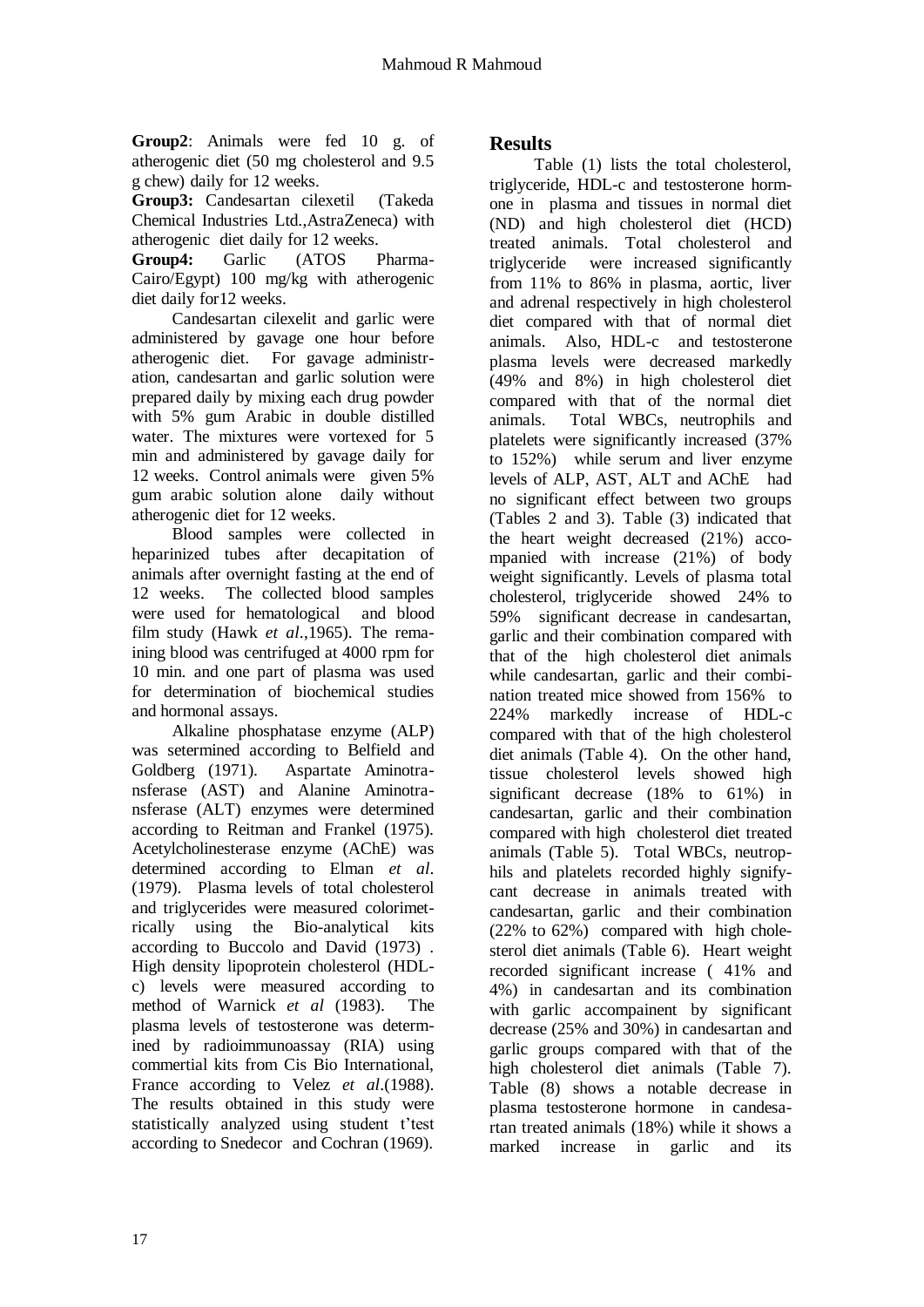combination with candesartan treated animals (44% and 34%) compared with that of the high cholesterol diet treated animals. Tables (9 and 10) show that candesartan caused a significant increases in serum and liver enzymes (from 15% to 115%) but garlic treated animals recorded a significant

decrease from 10% to 64% while the combination of candesartan and garlic show significant increase (64% and 71%) in serum accompanied with significant decrease ( from 28% to 36%) in liver compared with that of high cholesterol diet animals.

**Table (1):** P**lasma levels of total cholesterol, triglyceride, high density lipoprotein cholesterol (mmol/L), tissue cholesterol contents ( mg/g wet weight ) and plasma testosterone (ug/ml) levels of normal diet (ND) and cholesterol diet (HCD) of male mice. Mean ± S.E.of five animals.**

|                 | <b>Total</b> | Ttrigl-    | HDL-c      | Aortic    | <b>Liver</b> | <b>Adrenal</b> | <b>Testo-</b> |
|-----------------|--------------|------------|------------|-----------|--------------|----------------|---------------|
| <b>Paramete</b> | cholestero   | yceride    |            | cholester | cholesterol  | cholesterol    | sterone       |
| rs              |              |            |            | ol        |              |                |               |
| <b>ND</b>       | $11.98 \pm$  | $1.46 \pm$ | $0.50 \pm$ | $7.0+$    | $24.42 +$    | 53.8 $\pm$     | $1.06 \pm$    |
|                 | 0.19         | 0.06       | 0.017      | 0.28      | 1.81         | 1.65           | 0.04          |
| <b>HCD</b>      | $13.32 +$    | $1.78 \pm$ | $0.25 +$   | $13.4 +$  | $35.42 \pm$  | $95.8 \pm$     | $0.89\pm$     |
|                 | $0.33**$     | $0.08**$   | $0.013***$ | $0.41***$ | $1.31***$    | $1.46***$      | $0.045*$      |
| %change         | $+11.2%$     | $+21.9%$   | $-49.2%$   | $+86.3%$  | $+45.0%$     | $+78.1%$       | $-7.5%$       |

\*Significant at P < 0.05, \*\* high significant at P < 0.01, \*\*\*very highly significant at P < 0.001 respectively.

**Table (2):** Total WBCs  $x10^3/\mu$ , Neutrophils x  $10^3/\mu$ , Platelets  $x10^5/\mu$  and serum enzyme **levels of normal (ND) and cholesterol diet (HCD) of male mice. Mean ± S.E. of five animals.**

| <b>Paramete</b><br>rs | <b>Total</b><br><b>WBCs</b> | <b>Neutrophil</b> | <b>Platelets</b> | <b>ALP</b><br>(U/L)    | AST<br>(U/ml)          | <b>ALT</b><br>(U/ml)   | AChE<br>(U/L)           |
|-----------------------|-----------------------------|-------------------|------------------|------------------------|------------------------|------------------------|-------------------------|
| <b>ND</b>             | $2.42 +$                    | $1.16 \pm$        | $9.84 \pm$       | $52.84 +$              | $95.8 +$               | $65.6 \pm$             | $349.2 +$               |
|                       | 0.06                        | 0.05              | 0.17             | 1.92                   | 0.82                   | 1.07                   | 19.17                   |
| <b>HCD</b>            | $5.48 \pm$                  | $2.92 +$          | $13.5 \pm$       | $53.4 +$               | $100.1 \pm$            | $66.32 \pm$            | $359.0 +$               |
|                       | $0.14***$                   | $0.13***$         | $0.20***$        | $1.92$ <sup>n.s.</sup> | $2.31$ <sup>n.s.</sup> | $2.54$ <sup>n.s.</sup> | $19.77$ <sup>n.s.</sup> |
| %change               | $+126.4%$                   | $+151.7%$         | $+37.2%$         | $+1.1%$                | $+4.5%$                | $+1.1%$                | $+2.1%$                 |

\*Significant at P < 0.05, \*\* high significant at P < 0.01, \*\*\*very highly significant at P < 0.001 respectively.

#### **Table (3): The heart and body weights (g.) and liver enzyme levels of normal (ND) and high cholesterol diet (HCD) male mice. Mean ± S.E. of five animals.**

| <i>parameters</i> | <b>Heart</b><br>weight | <b>Body</b><br>weight | <b>ALP</b><br>(U/L)    | AST<br>(U/ml)          | <b>ALT</b><br>(U/ml)   | AChE<br>(U/L)          |
|-------------------|------------------------|-----------------------|------------------------|------------------------|------------------------|------------------------|
| <b>ND</b>         | $0.198 \pm$            | $22.8 \pm$            | $11.74 \pm$            | $56.42 \pm$            | $14.72 +$              | $47.36 \pm$            |
|                   | 0.01                   | 0.37                  | 0.34                   | 1.11                   | 0.22                   | 1.16                   |
| <b>HCD</b>        | $0.156 \pm$            | $27.6 \pm$            | $12.94 \pm$            | $51.98 \pm$            | $15.32 +$              | $45.56 \pm$            |
|                   | $0.004***$             | $0.68***$             | $0.45$ <sup>n.s.</sup> | $2.36$ <sup>n.s.</sup> | $0.29$ <sup>n.s.</sup> | $1.58$ <sup>n.s.</sup> |
| %change           | $-21.2%$               | $+21.1%$              | $+10.2%$               | $-7.9%$                | $+4.1%$                | $-3.8%$                |

\*Significant at P < 0.05, \*\* high significant at P < 0.01, \*\*\*very highly significant at P < 0.001 respectively.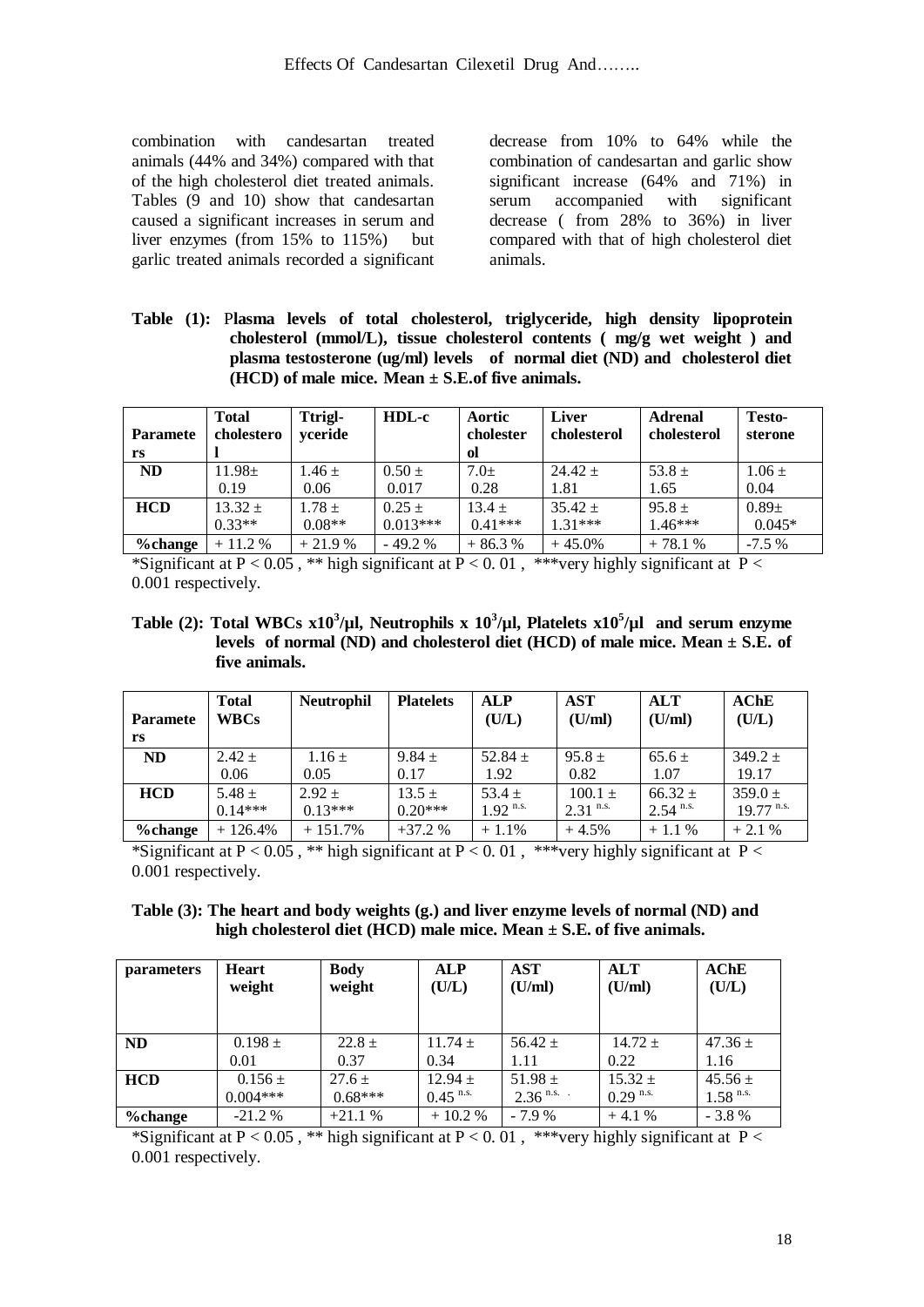**Table (4): Effects of candesartan(3 mg/kg body weight), garlic (100 mg/kg) and their combination on plasma levels of total cholesterol, triglyceride, high density lipoprotein cholesterol (mmol/L) compared with cholesterol diet (HCD) treated**  male mice. Mean + S.E.of five animals.

| <i>parameters</i>        | <b>HCD</b> | Candesartan | Garlic    | Candesartan |
|--------------------------|------------|-------------|-----------|-------------|
|                          |            |             |           | + Garlic    |
| <b>Total cholesterol</b> | $13.32 +$  | $10.14 \pm$ | $8.24 +$  | $7.94 \pm$  |
| $(Mean \pm S.E.)$        | 0.33       | $0.32***$   | $0.33***$ | $0.48***$   |
| % Change                 |            | $-24.2\%$   | $-41.8%$  | $-40.7%$    |
| <b>Triglyceride</b>      | $1.78 \pm$ | $1.03 +$    | $0.83 +$  | $0.72 +$    |
| $(Mean \pm S.E)$         | 0.08       | $0.08***$   | $0.03***$ | $0.03***$   |
|                          |            |             |           |             |
| % Change                 |            | $-42.0%$    | $-53.4%$  | $-59.6%$    |
| HDL-C                    | $0.25 +$   | $0.67 +$    | $0.81 +$  | $0.64 +$    |
| (Mean± S.E)              | 0.013      | $0.011***$  | $0.04***$ | $0.03***$   |
| % Change                 |            | $+168.0%$   | $+224.0%$ | $+156.0%$   |
|                          |            |             |           |             |

\*Significant at  $P < 0.05$ , \*\* high significant at  $P < 0.01$ , \*\*\*very highly significant at  $P <$ 0.001 respectively.

**Table (5): Effects of candesartan(3 mg/kg body weight), garlic (100 mg/kg) and their combination on tissue cholesterol contents (mg/g wet weight of tissue ) compared with cholesterol diet (HCD) treated male mice. Mean ± S.E.of five animals.**

| <b>Parameters</b>                              | <b>HCD</b>       | <b>Candesartan</b>           | Garlic                           | Candesartan<br>+ Garlic           |
|------------------------------------------------|------------------|------------------------------|----------------------------------|-----------------------------------|
| Aortic cholesterol<br>$(Mean \pm S.E.)$        | $13.4 +$<br>0.41 | $10.1 \pm 0.38***$           | $5.8 +$<br>$0.25*$               | $6.6 +$<br>$0.48^{n.s}$           |
| % Change                                       |                  | $-22.2%$                     | $-55.3%$                         | $-50.7%$                          |
| Liver cholesterol<br>$(Mean \pm S.E)$          | $35.42 \pm 1.31$ | $23.06 \pm$<br>$1.65^{n.s.}$ | $20.6 +$<br>$0.24*$              | $17.6 \pm$<br>$0.81**$            |
| % Change                                       |                  | $-34.8%$                     | $-41.8%$                         | $-50.3%$                          |
| Adrenal cholesterol<br>(Mean± S.E)<br>% Change | $95.8 \pm 1.46$  | $65.2 \pm 3.2**$<br>$-31.9%$ | $44.6 +$<br>$1.96**$<br>$-53.4%$ | $38.8 +$<br>$1.16***$<br>$-61.2%$ |
|                                                |                  |                              |                                  |                                   |

\*Significant at  $P < 0.05$ , \*\* high significant at  $P < 0.01$ , \*\*\*very highly significant at  $P <$ 0.001 respectively.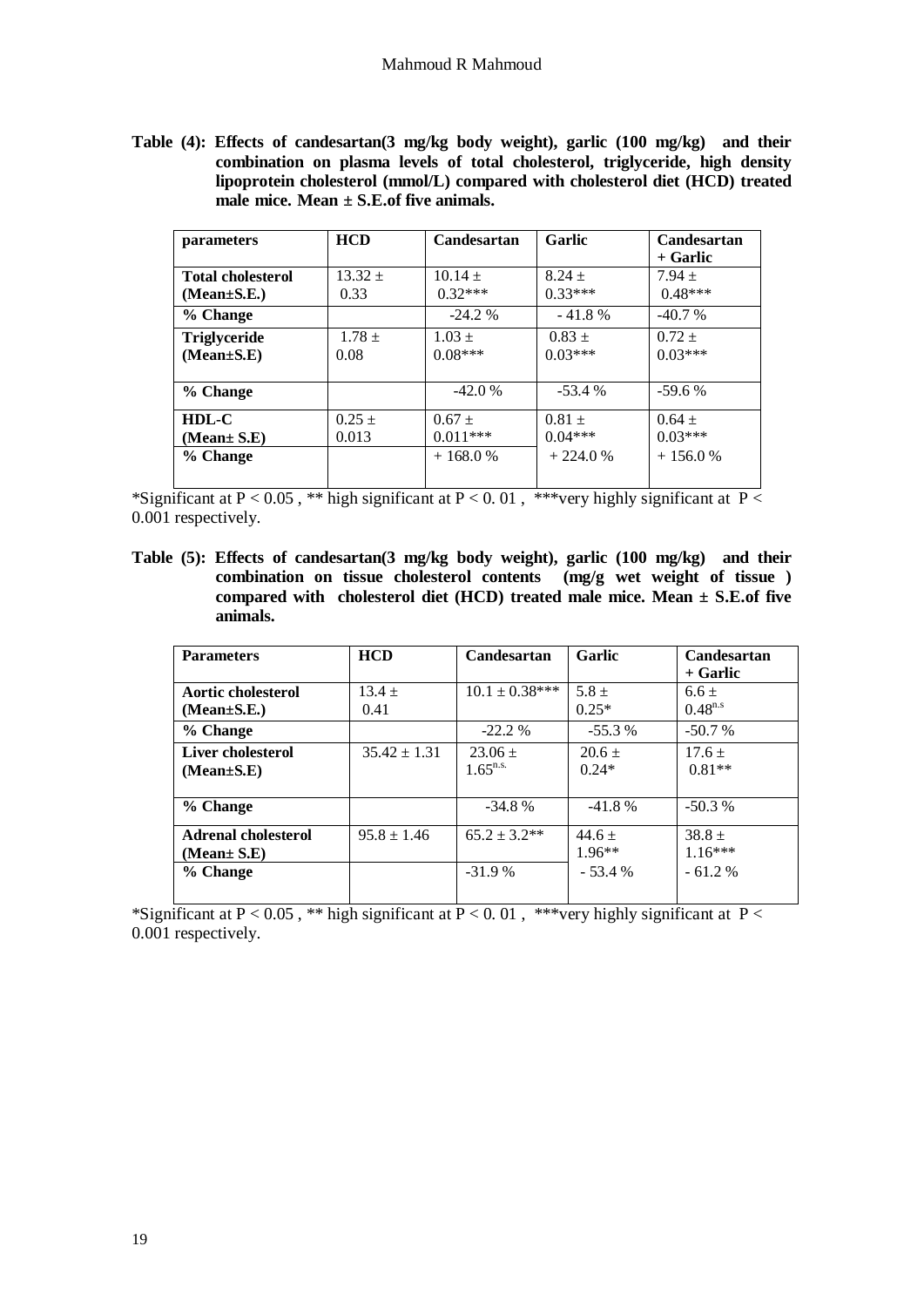**Table (6):Effects of candesartan(3 mg/kg body weight), garlic (100 mg/kg) and their**  combination on total WBCs  $x10^3/\mu$ , Neutrophils x  $10^3/\mu$  and Platelets  $x10^5/\mu$ **of compared with cholesterol diet (HCD) treated male mice. Mean ± S.E. of five animals.**

| <b>Parameters</b> | <b>HCD</b> | Candesartan | Garlic     | Candesartan            |
|-------------------|------------|-------------|------------|------------------------|
|                   |            |             |            | + Garlic               |
| <b>Total WBCs</b> | $5.48 \pm$ | $2.68 \pm$  | $2.40 \pm$ | $2.08 +$               |
| $(Mean \pm S.E.)$ | 0.14       | $0.28***$   | $0.18***$  | $012*$                 |
| % Change          |            | $-51.1%$    | $-56.2%$   | $-62.0%$               |
|                   |            |             |            |                        |
| <b>Neutrophil</b> | $2.92 \pm$ | $2.26 \pm$  | $0.88 +$   | $1.36 \pm$             |
| $(Mean \pm S.E)$  | 0.13       | $0.14**$    | $0.05*$    | $0.17$ <sup>n.s.</sup> |
|                   |            |             |            |                        |
| % Change          |            | $-22.6%$    | $-69.9%$   | $-53.4%$               |
| <b>Platelets</b>  | $13.5 \pm$ | $8.68 \pm$  | $8.84 +$   | $7.98 +$               |
| (Mean± S.E)       | 0.20       | ***<br>0.71 | $0.41***$  | $0.27***$              |
| % Change          |            | $-35.7%$    | $-34.5%$   | $-40.9%$               |
|                   |            |             |            |                        |

n.s. denoted to non significant, \*Significant at  $P < 0.05$ , \*\* high significant at  $P < 0.01$ , \*\*\*very highly significant at  $P < 0.001$  respectively.

**Table (7):Effects of candesartan(3 mg/kg body weight), garlic (100 mg/kg) and their combination on the heart and body weights (g.) compared with cholesterol diet (HCD) treated male mice. Mean ± S.E.of five** animals.

| <b>Parameters</b>   | <b>HCD</b>  | <b>Candesartan</b> | Garlic                  | Candesartan |
|---------------------|-------------|--------------------|-------------------------|-------------|
|                     |             |                    |                         | + Garlic    |
| <b>Heart</b> weight | $0.156 \pm$ | $0.22 +$           | $0.19 +$                | $0.162 \pm$ |
| Mean $\pm$ S.E.     | 0.004       | $0.004*$           | $0.005$ <sup>n.s.</sup> | $0.006**$   |
| % Change            |             | $+41.0%$           | $+21.8%$                | $+3.8%$     |
| <b>Body weight</b>  | $27.6 +$    | $20.8 +$           | $19.4 +$                | $22.0 +$    |
| $Mean \pm S.E.$     | 0.68        | $0.37**$           | $0.75**$                | $0.71$ n.s. |
| % Change            |             | $-24.6%$           | $-29.7%$                | $-22.5%$    |

n.s. denoted to nonsignificant, \*Significant at  $P < 0.05$ , \*\* high significant at  $P < 0.01$ , \*\*\*very highly significant at  $P < 0.001$  respectively.

**Table (8): Effects of candesartan(3 mg/kg body weight), garlic (100 mg/kg) and their combination on plasma testosterone (ug/ml) levels compared with cholesterol diet (HCD) treated male mice. Mean ± S.E. of five animals.**

| <b>Parameters</b>   | <b>HCD</b>        | Candesartan | Garlic     | Candesartan     |
|---------------------|-------------------|-------------|------------|-----------------|
|                     |                   |             |            | $+$ Garlic      |
| <b>Testosterone</b> | $0.89 \pm 0.05^*$ | $0.73 \pm$  | $1.28 \pm$ | $1.19 \pm 0.09$ |
| (Mean $\pm$ S.E.)   |                   | $0.04*$     | $0.07**$   |                 |
| % Change            |                   | $-17.9%$    | $+43.8%$   | $+33.7%$        |

n.s. denoted to nonsignificant, \*Significant at  $P < 0.05$ , \*\* high significant at  $P < 0.01$ , \*\*\*very highly significant at  $P < 0.001$  respectively.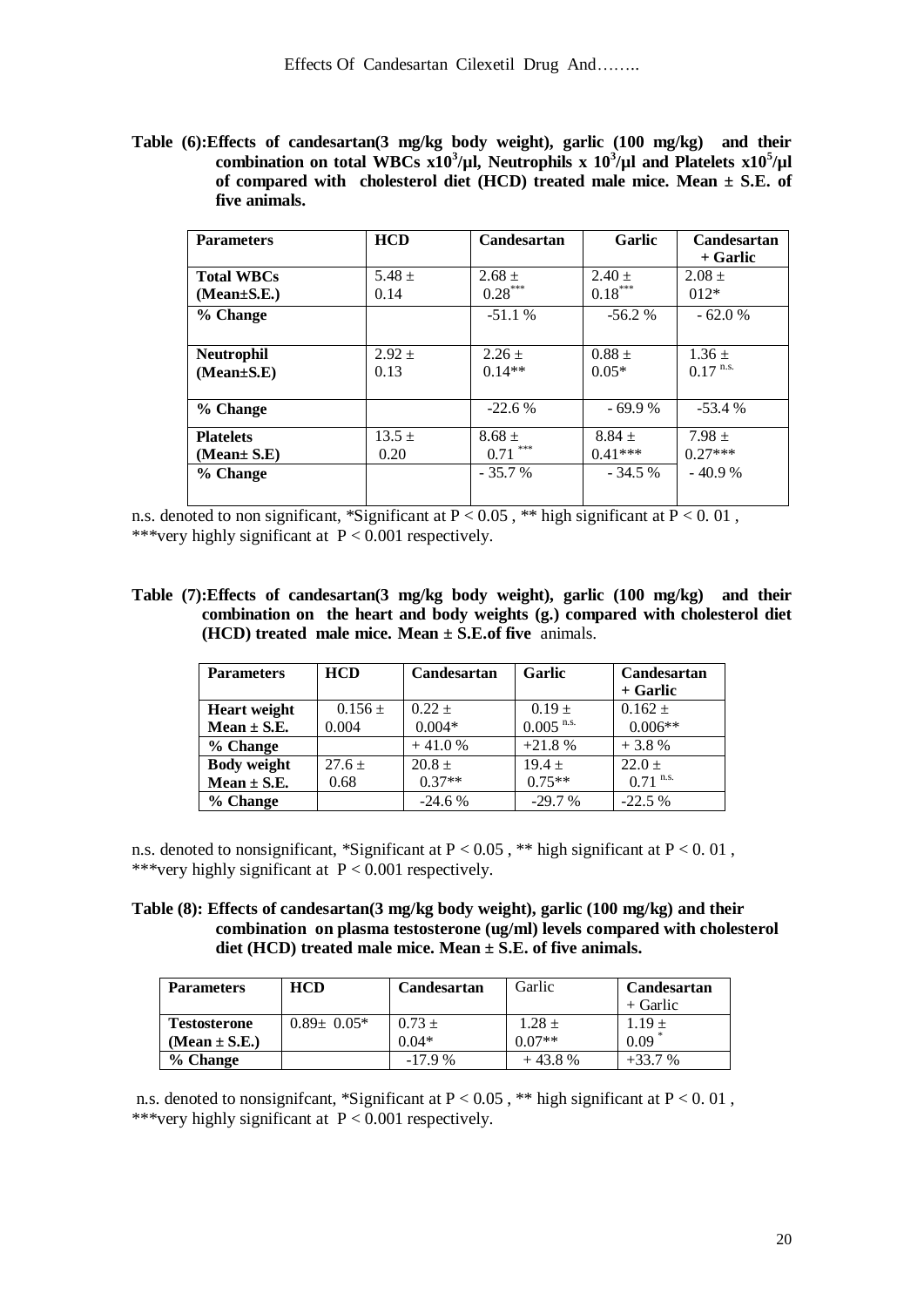| <b>Parameters</b> | <b>HCD</b>        | Candesartan  | Garlic                 | Candesartan                      |
|-------------------|-------------------|--------------|------------------------|----------------------------------|
|                   |                   |              |                        | + Garlic                         |
| ALP(U/L)          | $53.4 +$          | $115.24 \pm$ | $51.64 \pm$            | $87.8 \pm 4.3***$                |
| $(Mean \pm S.E.)$ | $1.92^{\circ}$    | $0.28***$    | $1.46$ <sup>n.s.</sup> |                                  |
| % Change          |                   | $+115.7%$    | $-3.3\%$               | $+64.4%$                         |
| AST (U/ml)        | $100.1 \pm$       | $150.7+$     | $79.70 +$              | $126.6 \pm 9.1$ **               |
| $(Mean \pm S.E)$  | 2.31              | $6.11***$    | $5.32$ **              |                                  |
|                   |                   |              |                        |                                  |
| % Change          |                   | $+50.5%$     | $-20.4%$               | $+25.9%$                         |
| $ALT$ (U/ml)      | $66.32 \pm$       | $119.8 +$    | $59.86 \pm$            | $113.40 \pm$                     |
| (Mean± S.E)       | 2.54              | $1.36***$    | $1.55**$               | $2.93***$                        |
| % Change          |                   | $+80.0%$     | $-9.7\%$               | $+70.9%$                         |
|                   |                   |              |                        |                                  |
| $AChE$ (U/L)      | $359.0 \pm 19.77$ | $467.0 +$    | $126.3 +$              | $330.2 \pm 36.6$ <sup>n.s.</sup> |
| (Mean± S.E.)      |                   | $22.18**$    | $4.56$ ***             |                                  |
| % Change          |                   | $+30.1%$     | $-64.8%$               | $-8.0%$                          |
|                   |                   |              |                        |                                  |

### **Table (9):Effects of candesartan(3 mg/kg body weight), garlic (100 mg/kg) and their combination on serum enzyme levels compared with cholesterol diet (HCD) treated male mice. Mean ± S.E. of five animals.**

n.s. denoted to nonsignificant, \*Significant at  $P < 0.05$ , \*\* high significant at  $P < 0.01$ , \*\*\*very highly significant at  $P < 0.001$  respectively.

| Table (10): Effects of candesartan(3 mg/kg body weight), garlic (100 mg/kg) and their |
|---------------------------------------------------------------------------------------|
| combination on liver enzyme levels compared with cholesterol diet (HCD) treated male  |
| mice. Mean $\pm$ S.E. of five animals.                                                |

| <b>Parameters</b> | <b>HCD</b>       | <b>Candesartan</b> | Garlic                 | Candesartan   |
|-------------------|------------------|--------------------|------------------------|---------------|
|                   |                  |                    |                        | + Garlic      |
| ALP(U/L)          | $12.94 \pm$      | $15.44 \pm$        | $11.44 \pm$            | $13.8 \pm$    |
| $(Mean \pm S.E.)$ | 0.45             | $0.295***$         | $0.42*$                | $0.58^{n.s.}$ |
| % Change          |                  | $+19.3%$           | $-11.6%$               | $+6.6%$       |
| AST (U/ml)        | $51.98 \pm 2.36$ | $91.66 \pm$        | $50.20 \pm$            | $33.8 \pm$    |
| $(Mean \pm S.E)$  |                  | $0.93***$          | $1.82$ <sup>n.s.</sup> | $19***$       |
|                   |                  |                    |                        |               |
| % Change          |                  | $+76.3%$           | $-3.4\%$               | $-34.9%$      |
| $ALT$ (U/ml)      | $15.32 \pm 0.29$ | $18.64 \pm$        | $12.80 \pm$            | $11.02 \pm$   |
| (Mean± S.E)       |                  | $1.04**$           | $0.49**$               | $0.32***$     |
| % Change          |                  | $+20.5%$           | $-16.4%$               | $-28.1%$      |
|                   |                  |                    |                        |               |
| $AChE$ (U/L)      | $45.56 \pm 1.58$ | 52.60 $\pm$        | $40.2 \pm$             | $29.40 \pm$   |
| (Mean $\pm$ S.E.) |                  | $1.66**$           | $2.35$ <sup>n.s.</sup> | $0.93***$     |
| % Change          |                  | $+15.2%$           | $-11.8%$               | $-35.5\%$     |
|                   |                  |                    |                        |               |

n.s. denoted to nonsignificant, \*Significant at  $P < 0.05$ , \*\* high significant at  $P < 0.01$ , **\*\*\*very highly significant at P < 0.001 respectively.**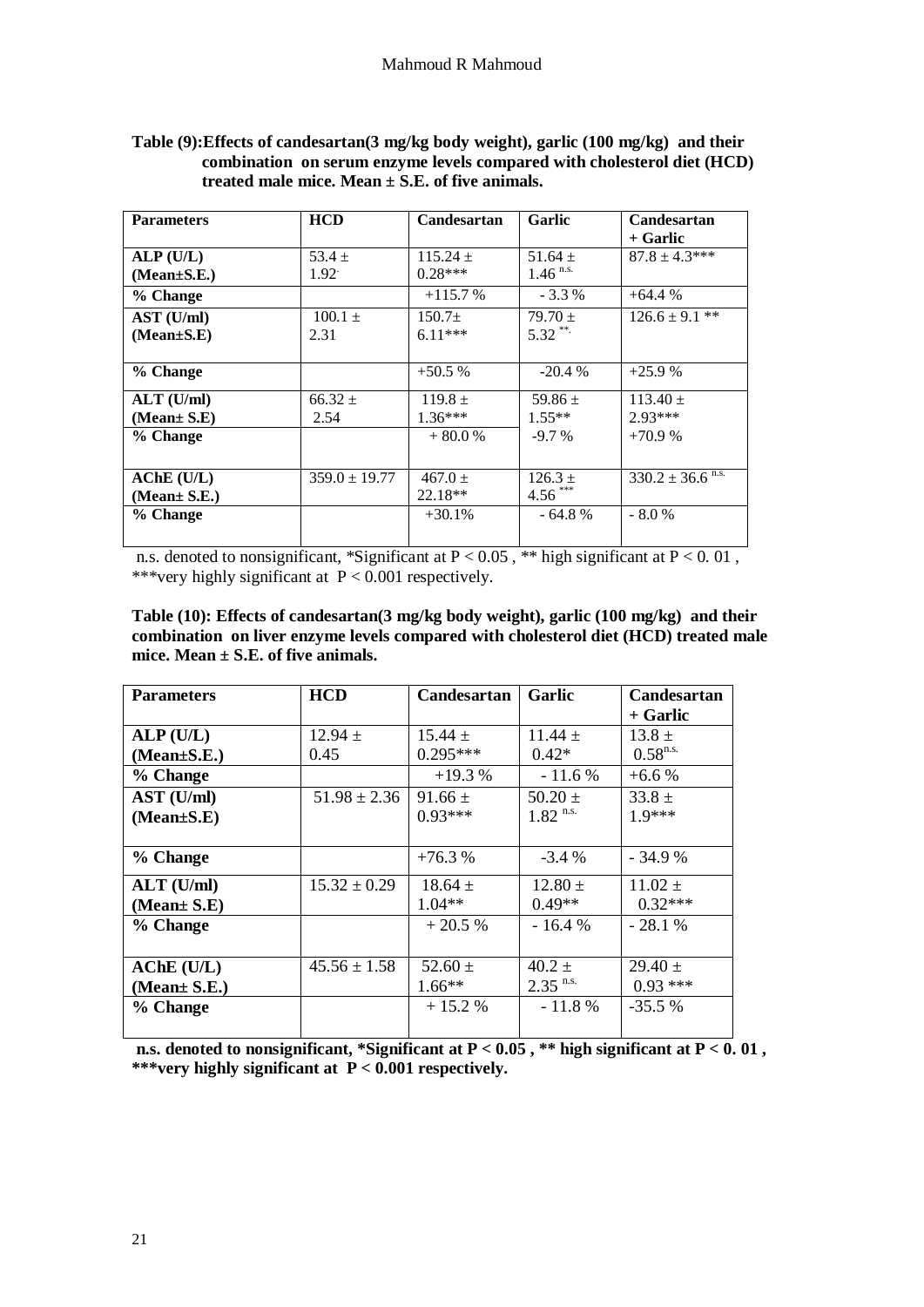





22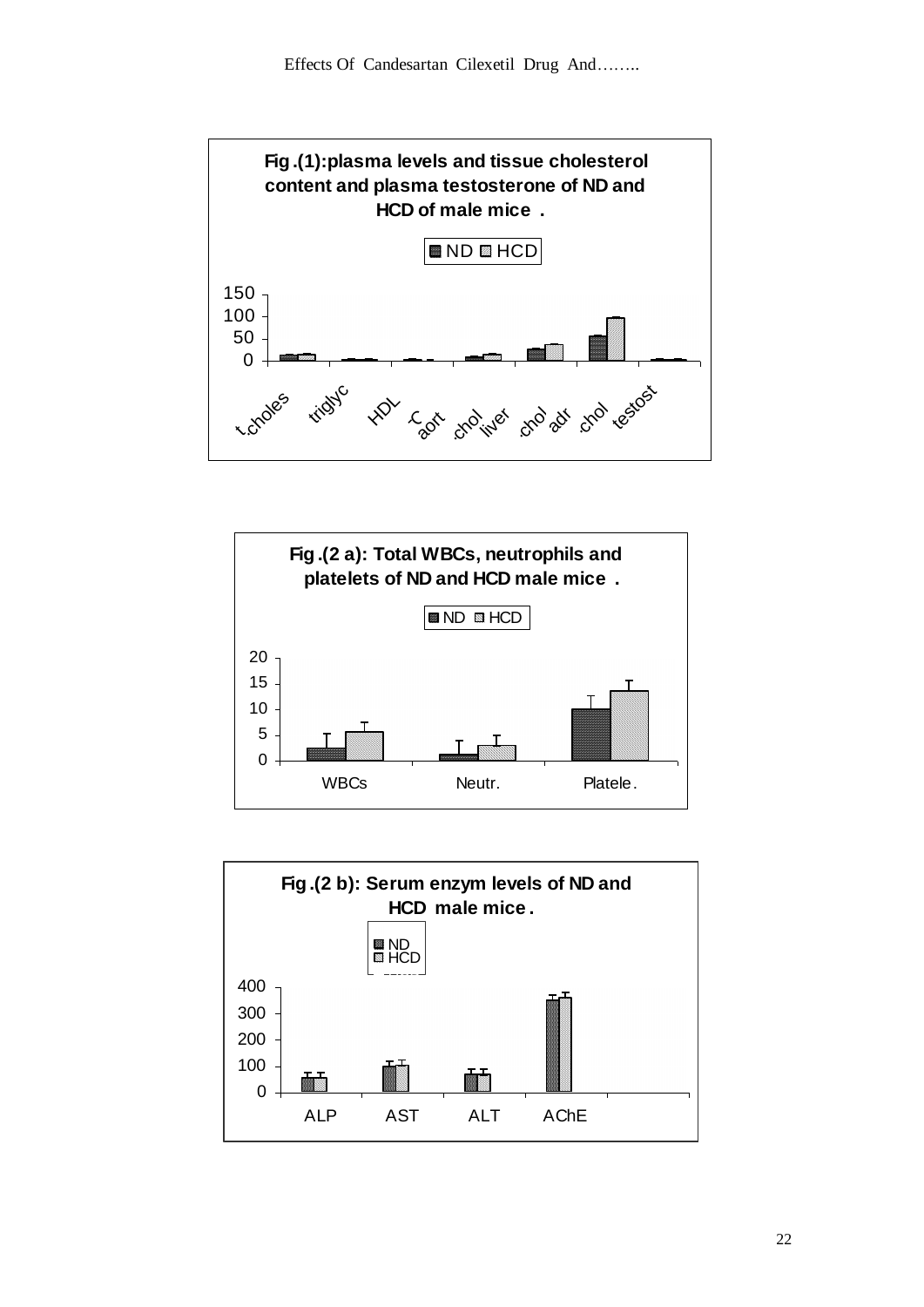



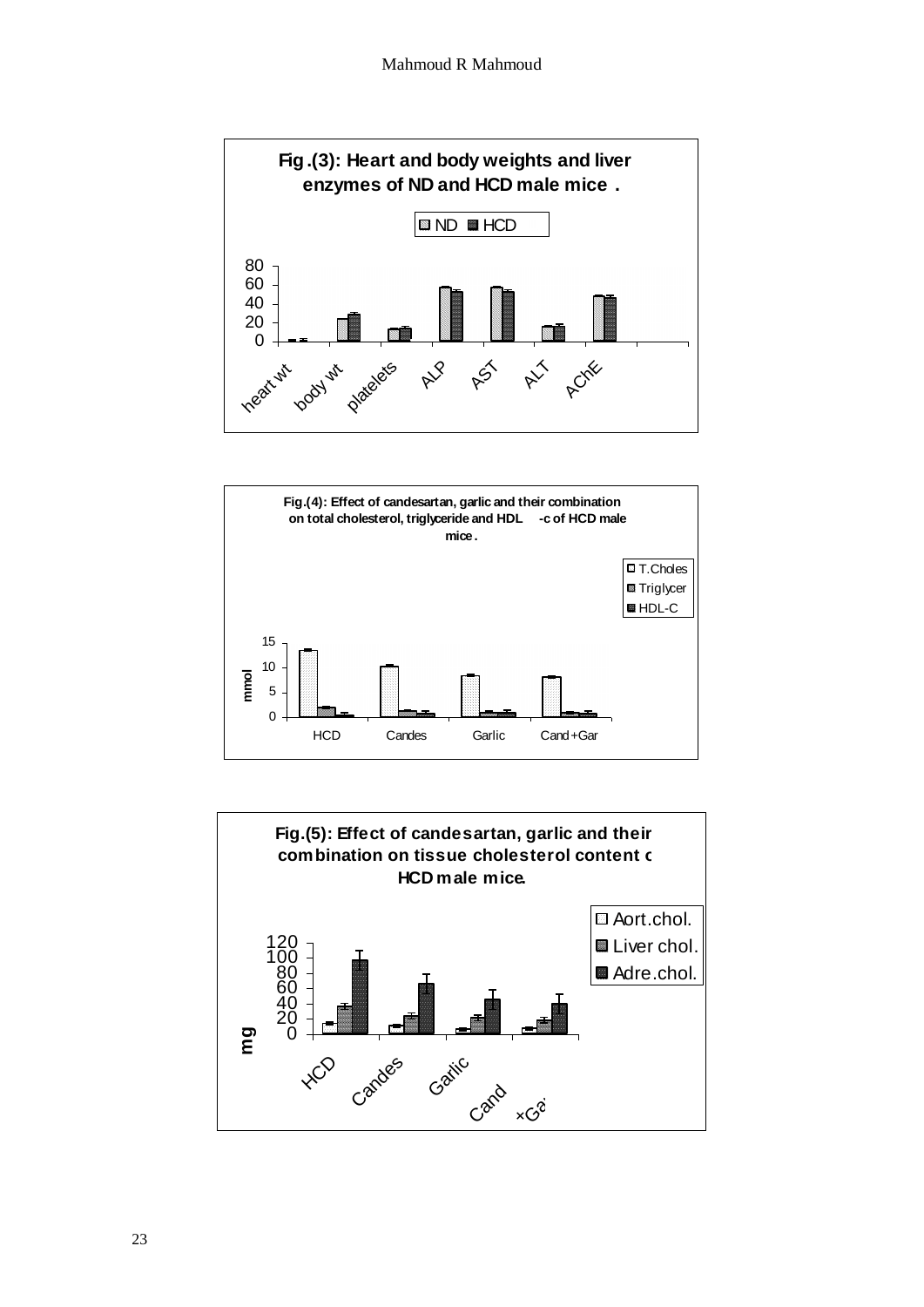



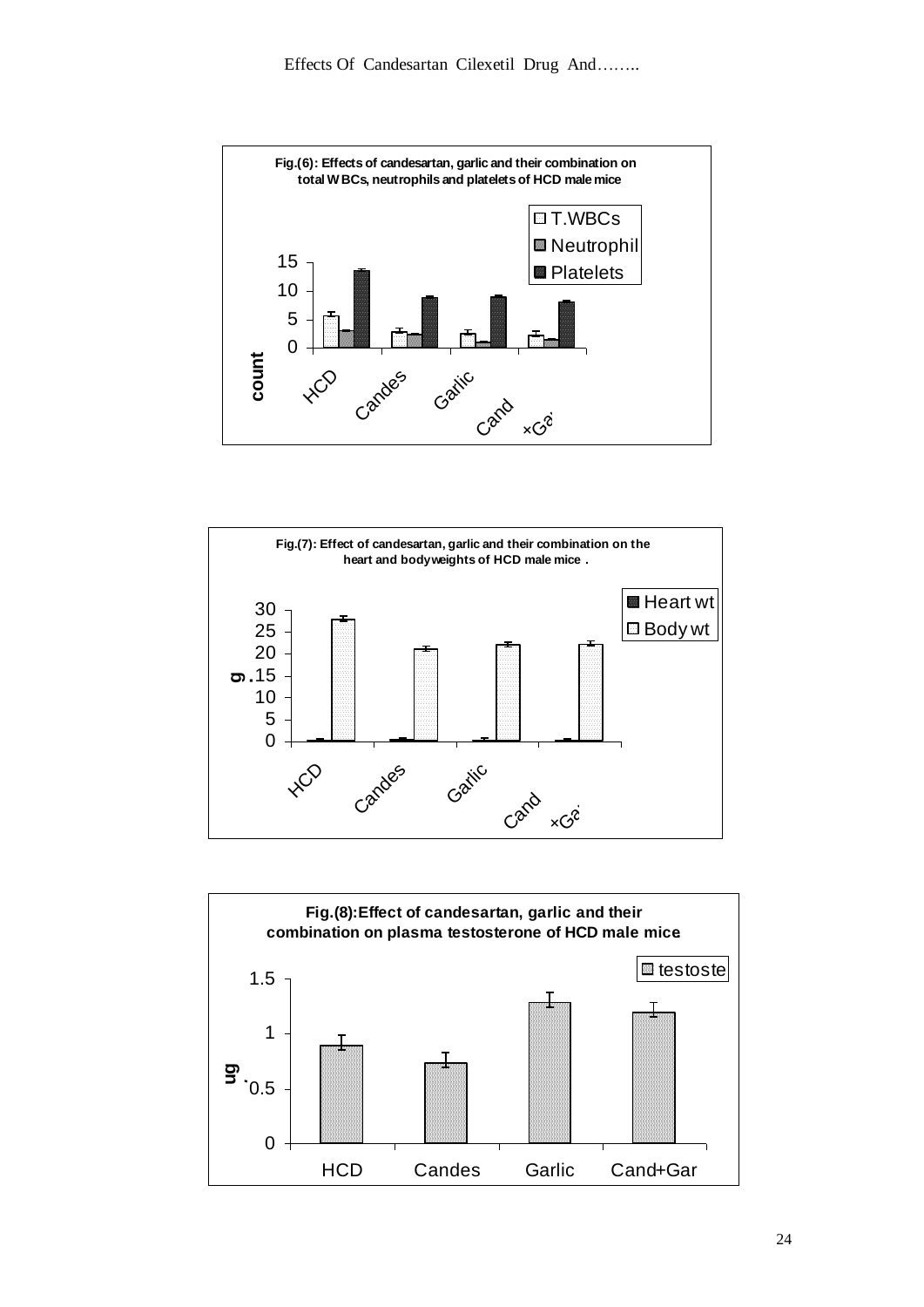



### **Discussion**

 Elevated serum cholesterol has long been associated with an risk for coronary artery disease and the development of myocardial infarction (Wesley *et al.,*1999). The effects of hypercholesterolemia on atherosclerosis and vascular function have been extensively studied by number of investigators. One of the earliest and most easily detected events associated with elevated cholesterol levels is a diminution in nitric oxide release by vascular endothelium (Lefer and Ma,1993). Impaired endothelium dependent vascular reactivity has been reported in a number of

blood vessel type and a variety of animal models of hypercholesterolemia (Cooke *et al*.,1991 and Rossitch *et al*.,1991). In addition, endothelium-dependent vascular reactivity is impaired in forearm (Gilligan *et al*.,1994) and coronary microcirculation (Drexler *et al*.,1991) of human. The endothelial cell dysfunction resultant from an high cholesterol diet (HCD) has been shown to promote interactions between circulating leukocytes and endothelium (Gauthier *et al*.,1995). Enhanced vascular immune responses to hypercholesterolemia are considered a hallmark of this condition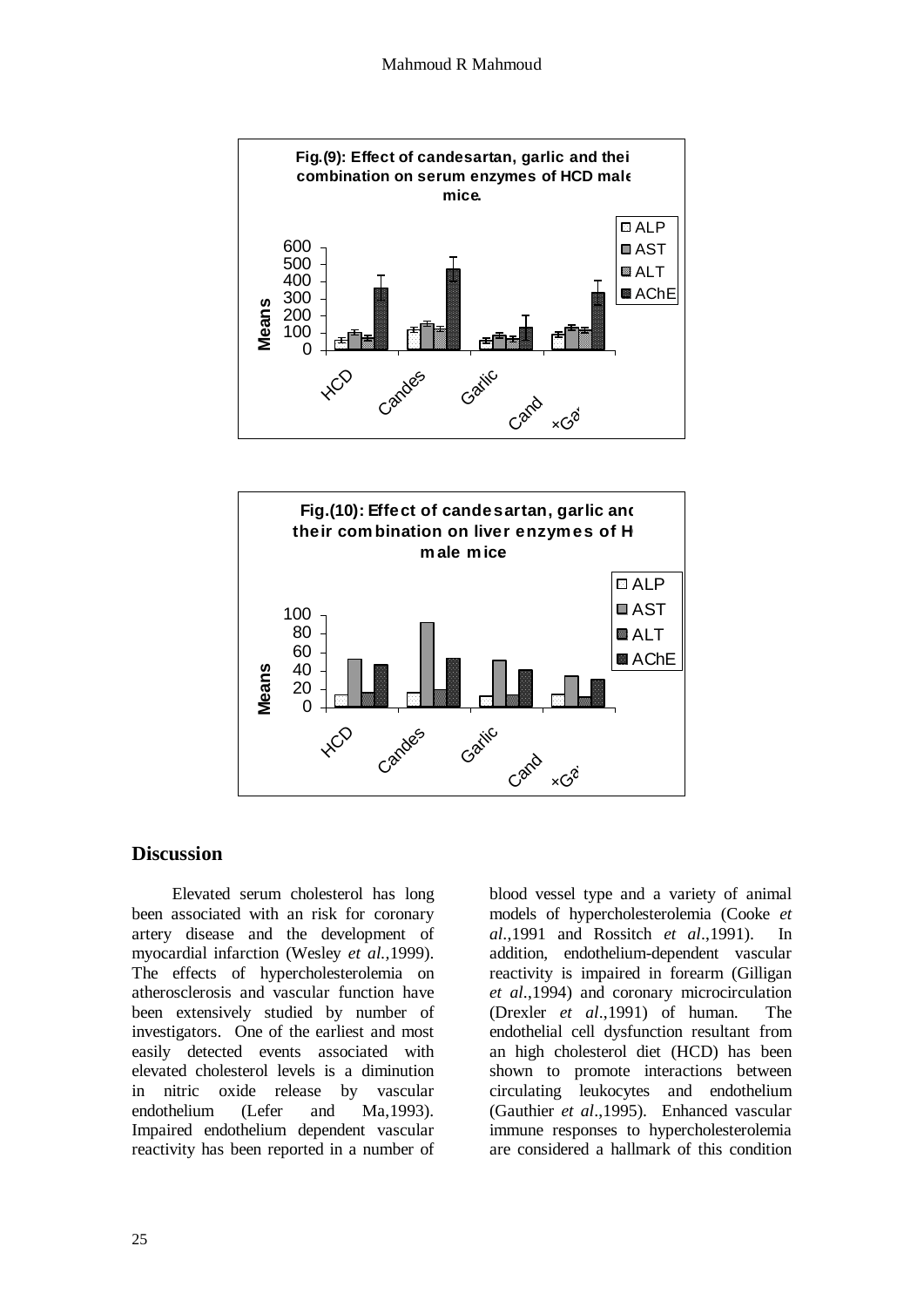and it is now believed that hypercholesterolemia induces an inflammatory condition (Berliner *et al*.,1995). This response to hypercholesterolemia is though to be pivotal step in the development of atherosclerotic lesions and has been shown to be effectively reversed by treatment with NO therapy or with the NO precursor Larginine ( Drexler *et al*.,1991 and Gauthier *et al*.,1995). Enhanced vascular immune responses to hypercholesterolemia are considered a hallmark of this condition and it is now believed that hypercholesterolemia induces an inflammatory condition (Berliner *et al*.,1995 ; Libby and Hansson,1991). Along these lines, it has been reported that hypercholesterolemic rats exhibit enhanced leukocyte adhesion and microvascular protein leakage in the setting of mesenteric ischemia reperfusion (Kurose *et al*.,1997). The observed inhibitory effect of candesartan and garlic on atherosclerosis development in the present study is similar to an earlier report (Keidar *et al*.,1997). The observed inhibitory effect of candesartan and garlic on atherosclerosis development may explain on the basis that  $\alpha$ 1-adrenergic blocker decrease LDL level via increasing receptor –mediated catabolism of LDL as well as increasing HDL level(Pool *et al*.,1990). The most interesting and important findings of this investigation were the prevention of atherosclerosis and cholesterol accumulation in candesartan cilexetil and garlic treated animals. In a private consulting practice setting, the addition of candesartan in normotensive patients with chronic renal disease and proteinuria receiving angiotensin converting enzyme inhibitor reduced proteinuria and blood pressure ( Smith *et al*.,2003). The angiotensin II receptor blocker ( andesartan cilexetil) demonstrated similar efficacy in lowering blood pressure with significant swelling in patient "feet and ankles compared to the most prescribed antihypertensive medication (Weinberger, 2000). Cardiovascular studies have been mainly related to atherosclerosis, where effects were examined on serum cholesterol, LDL, HDL and triglycerides. Lowering of serum lipids by garlic

ingestion may decrease the atherosclerosis process. Allicin and adenosine are the most potent antiplatelet constituents of garlic because of their *in vitro* effect (Agarwal,1996). In that study, mice were subjected to 12 weeks of an high cholesterol diet (HCD) and then exposed to various stimuli, including candesartan cilexetil, garlic and their combination. The previous results are somewhat agreed to our observations of inflammation caused by hypercholesterolemia and its relation with leukocytes and platelets. It could be concluded that, in spite of the presence of some differences in the effect of candesartan, garlic each alone and in combination on male testosterone, there is some correlation between capability of candesartan to reduce the total cholesterol and the process of steroidogenesis. As well garlic induced elevation of testosterone in spite of its lowering to cholesterol levels.

 In a more generalized discussion, Harper *et al.*(1979) indicated that serum transaminases extensive tissue damage these enzymes are liberated into serum; they mentioned as examples the rise of both enzymes in serum in cases of myocardial infarction. The above results may be considered as an indication to myocardial or hepatic damage or some other biochemical lesions resulting in an increase in the titre of these enzymes in the serum. These results agree with report of Sheets *et al*.(1977). The enzymes ALP,AST, ALT and ChE are not normally functional in the serum. Their presence is due to their release from organs and tissues rich in them, such as the liver, brain, myocardium, bones and skeletal muscles. Hence the increase in serum levels of these enzymes following the administration of the candesartan, reflects their release from these tissues as result of tissue injury or increased membrane permeability.

## **References**

- 1. **Agarwal,K.C.(1996):** Therapeutic action of garlic constituents. Med. Res. Rev.,16(1):111-124.
- 2. **Banerjee, S.K. and Mualik, S.K.(2002):** Effect of garlic on cardiovascular disorder. Nutr. J., 19(1):1-4.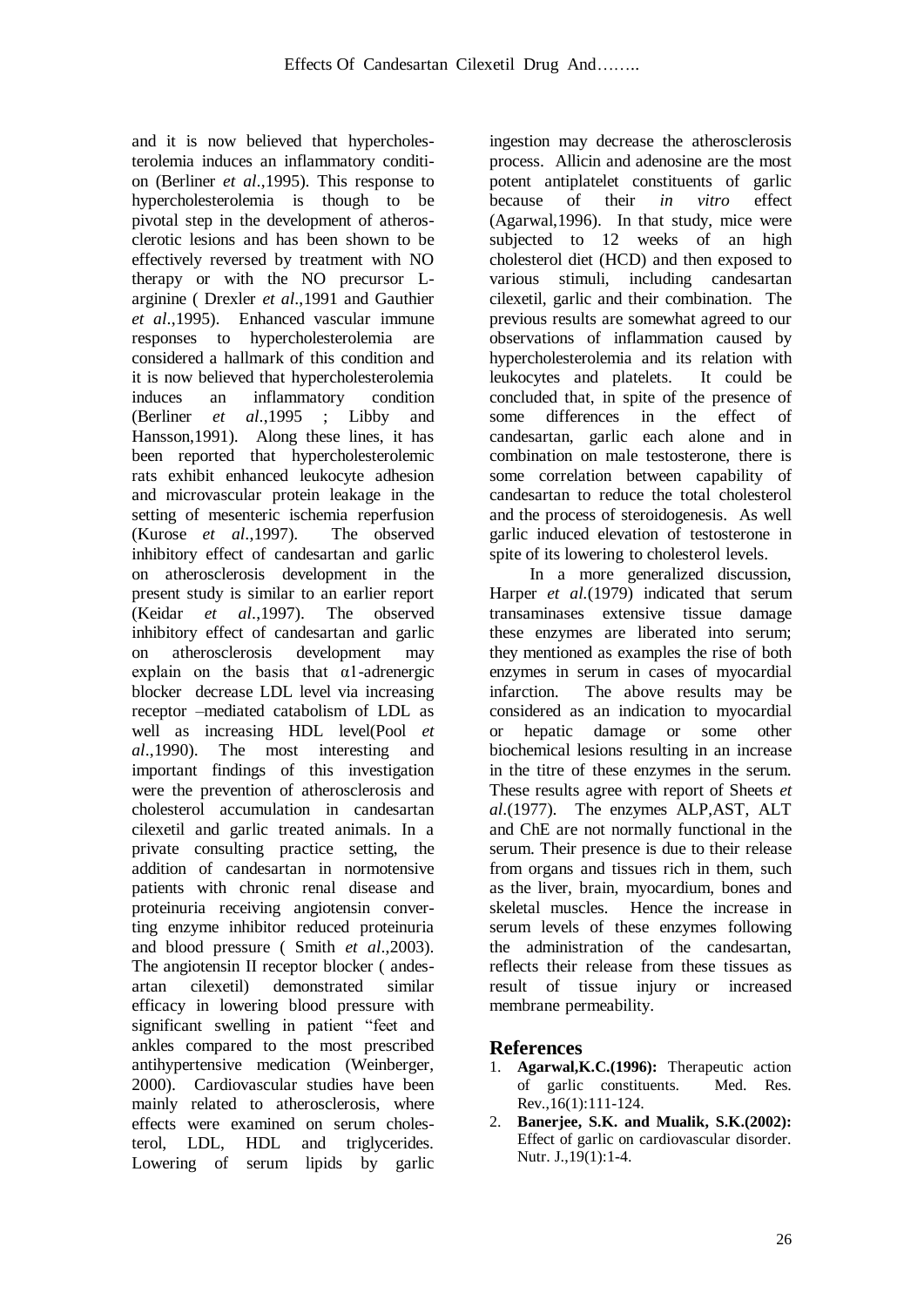- 3. **Belfeild, A. and Goldberg. M.D. (1971):** Revised assay for serum phenyl phosphatase activity using 4-amino antipyrine. Enzyme (12): 561.
- 4. **Berliner,J.A.; Navab,M.; Fogelman, A.M.; Frank, J.S.; Demer, L.L.; Edwards, P.A.; Watson, A.D. and Lusis, A.J.(1995):** Atherosclerosis: basic mechanisms: oxidation inflammation and genetics. Crculation.,91: 2488-2496.
- 5. **Berthold,H.K.; udhop,T.; Bergmann,K. V. (1998):** Effect of garlic oil preparation on serum lipoproteins and cholesterol metabolism. JAMA, 279:1900-1902.
- 6. **Buccolo, G. and David, H.(1973):**  Quantitative determination of serum Triglycerides by the use of enzymes. Clin. Chem.; 36: 476-482.
- 7. **Chobanian, A.V. and Alexander, R.W.(1996):** Exacerbation of atherosclerosis by hypertension. Potential mechanisms and clinical implications. Arch. Intern. Med., 156:1952-1956.
- 8. **Cooke,J. P., Andon, N.A.; Girerd,X.J.; Hirsch, A.T. and Creager, M.A.(1991):**  Arginine restores cholinergic relaxation of hypercholesterolemic rabbit thoracic aorta. Circulation. 38:1057-1062.
- 9. **Doyle, A.E. (1991):** Does hypertension predispose to coronary artery disease? In hypertension: Pathophysiology, diagnosis and management. Laragh J.H., Brenner B.M., editors, New York, NY: Raven Press Ltd., P119-125.
- 10. **Drexler, H.; Zeiher, A.M.; Meinzer, K.; Just, H.(1991):** Correction of endothelial dysfunction in coronary microcirculation of hypercholesterolemic patient by Largenine. Lancet., 338:1546-1550.
- 11. **Elman, G.L.; Courtney, K.D.; Endres, G. Jr. and Featherflone, R.M. (1979):** A new an rapid colourimetric determination of acetylcholinestrase activity. Biochem. Pharmacol., 7:88-93.
- 12. **Fallon, M.B.; Abrams, G.A.;Abdel – Razek,T.T.;Dai,J.;Oparil,S. and Ku,D.D.(1998):** Garlic prevents hypoxic pulmonary hypertension in rats. Am. J. Physiol. Lung Cell Mol Physiol.,275:L283- L287.
- 13. **Gauthier,T.W.;Scalia,R.;Murohara,T.;G ua,J.P.and Lefer, A.M.(1995):** Nitric oxide protects against leukocyteendothelium interactions in the early stages of hypercholesterolemia. Arterioscler Thromb Vasc Biol.,15:1652-1659.
- 14. **Gilligan,D.M.; Guetta, b.; Panza, J.; Garcia, C.E.; Quyyumi, A.A. and**

**Cannon, R.O.(1994):** Selective loss of microvascular endothelial function in human hypercholesterolemia. Circulation., 90: 35-41.

- 15. **Golino,P.; Maroko, P.R. and Carew, T.E. (1987):** Efficacy of platelet depletion in counteracting the detrimental effect of acute hypercholesterolemia on infarct size and no-reflow phenomenon in rabbits undergoing coronary artery occlusionreperfusion. Circulation,76:173-180.
- 16. **Harper, A.H.; Rodwell, V.W. and Mayes, P.A.(1979):** Review of physiological chemistry  $17<sup>th</sup>$  ed., 702.pp. Lange Medical Publications, Los Altos, California, USA.
- 17. **Hawk, P.B.; Oser,B.L. and Summerson, W.(1965):**Hawk's hysiological Chemistry. 12<sup>th</sup> ed ., G.A. Churchill Ltd, London.
- 18. **Kannel, W.B.;Castelli, W.P.; Gordon, T and McNamara ,P.(1971):** Serum cholesterol, lipoproteins and the resk of coronary heart disease: The Framingham Study. Ann. Intern. Med., 74:1-2.
- 19. **Katz,R.I.and Kopin,I.J.(1969):** Electrical field stimulation release norepinephrin from rat atrium: effects of ions and drugs. J.Pharmacol. Exp. Ther.,169: 229-236.
- 20. **Keidar,S.; Attias, J.; Smith, J.; Breslow, J.L. and Hayek, T. (1997):** The angiotensin-II receptor antagonist, losartan, inhibits LDL lipid peroxidation and atherosclerosisin apolipoprotein E-deficient mice. Biochem Biophys Res Commun, 236:622-627.
- 21. **Kirpekar,S.M. and Misu, Y.(1967):** Release of noradrenaline by splenic nerve stimulation and its dependence on calcium. J. Physiol. (London).188:219-234.
- 22. **Kurose, I.;Argenbright, L.W.; Anderson, D.C.; Tolley,J.; Miyasaka, M. and Granger, D.N.(1997):** Reperfusioninduced leukocyte adhesion and vascular protein leakage in normal and hypercholesterolemic rats. AM J Physiol., 273: H854-H860.
- 23. **Lefer, A.M. and Ma, X.L.(1993):**  Decreased basal nitric oxide release in hypercholesterolemia increases neutrophil adherence to rabbit coronary artery endothelium. Arterioscler. Thromb.,13: 771-776.
- 24. **Libby, P.and Hansson, G.K.(1991):**  Involvement of the immune system in human atherogenesis:current knowledge and unanswered questions. Lab Invest., 64: 4-14.
- 25. **Moran, M. (2000):** Adding candesartan to angiotensin converting enzyme inhibitor in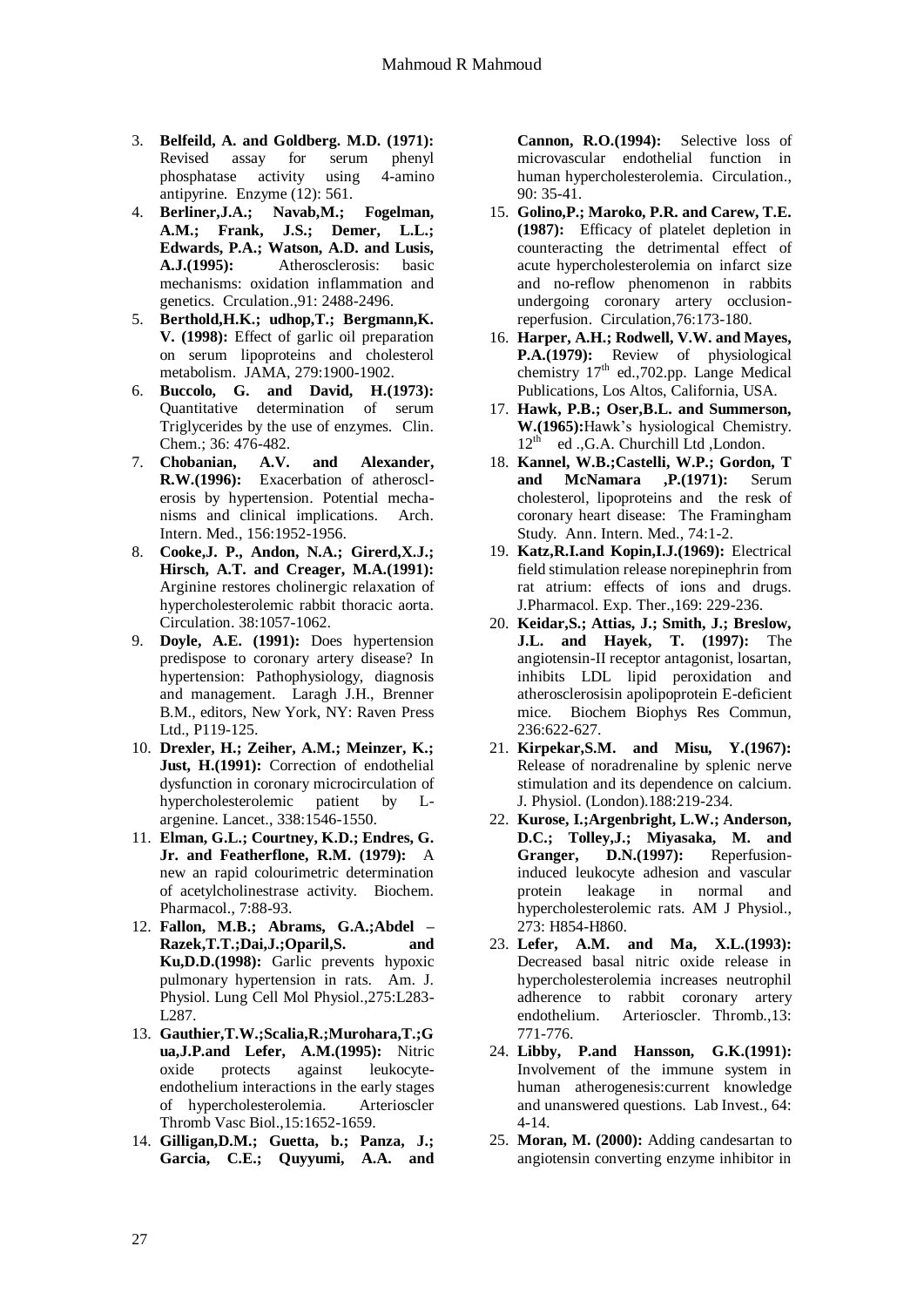renal disease. Nephron Dial Transplant., 17: 597-601.

- 26. **Neal, B. and MacMahons, S.(1999):** The world health organization-international socity of hypertension blood pressure lowering treatment trialists-collaboration: prospective collaborative overviews of major randomized trials of blood pressurelowering treatments. Curr-Hypertens. Rep.,1:346.-356.
- 27. **Osborne, J.A.; Mentley, R.K.and Lefer, A.M.(1987):** Increased severity of acute myocardial ischemia in experimental atherosclerosis. Heart Vessels,3:73-79.
- 28. **Osborne,J.A.; Lento, M.R.; Siegfried, M.R.; Stahl, G.L., Fusman, B. and Lefer, A.M.(1989):** Cardiovascular effects of acute hypercholesterolemia in rabbits: reversal with lovastatin treatment. J Clin Invest., 83: 465-473.
- 29. **Orekhov, A.N. and Grunwald, J.(1997):**  Effects of garlic on atherosclerosis. Nutr.,13(78):656-663.
- 30. **Pool, J.L.; Lenz, M.L. and Taylor, A.A. (1990):** Alpha 1-adrenoreceptor blockade and the molecular basis of lipid metabolism alteration. J Hum Hypertens, 4:23-33.
- 31. **Raasch, W.; Bartels, T.; Gieselberg, A.; Dendorfer, A. and Dominiak, P. (2002):**  Angiotensin I –Converting Enzyme inhibition increases cardiac catecholamine content and reduces Monoamine Oxidease Activity via an Angiotensin Type 1 Receptor- Mediated Mechanism. Pharmacology and Exp. Therapeutics, 300 (2): 248-4340
- 32. **Reitman, S. and Frankel, S. (1975):** A colourimetric method for determination of serum glutamic oxaloacetate and glutamic pyruvic transaminase. Amer. J. Clin. Path., 28: 26-34.
- 33. **Rossitch, E.; Alexander,E.; Black, P. M. AND Cooke, J.P.(1991):** L-Arginine normalizes endothelial function in cerebral vessels from hypercholesterolemic rabbit. J Clin Invest., 87:1295-1299.
- 34. **Rubin,R.P.(19700:** The role of calcium in the realease of neurotransmitter substances and hormones. Pharmacological Review,22(3):389-428.
- 35. **Sheets, L.P.; Hamilton, B.F.; Sangha,G.K. and Thyssen, J.H.(1977):** Subchronic neurotoxicity screening studies with organophosphate and morphology relative to cholinesterase inhibition. Fundamental and Appl. Toxicol., 35(1):101-119.
- 36. **Smith, K.P.; Kenneth, F. and David, P. (2003):** Randomized controlled crossover study of the effect on proteinuria and blood pressure of adding an angiotensin II receptor antagonist toan angiotensin converting enzyme inhibitor in the normotensive patients with chronic renal disease and proteinuria. Nephrol Dial Transplant,17: 597-601.
- 37. **Snedecor,G.W. and Cochran, W. (1969):**  Statistical methods,  $6<sup>th</sup>$  ed. The Iowa state U.S.A.
- 38. **Spigelski, D. and Jones, P.J.(2001):**  Efficacy of garlic supplementation in lowering serum cholesterol levels. Nutr.Rev.,59(7):236-241.
- 39. **Takishita, S.(2001):** Antihypertensive drug therapy: Adverse effects and drug interactions. Nippon Kinsho, 59: 992-997.
- 40. **Tilton,R.G.; Cole, P.A.; Zions, J.D.; Daugherty,A.;Larson,K.;Sutera,S.P.; ilo,C. and Williamson, J.K.(1987):** Increased ischemia-reperfusion injury to the heart associated with short term, diet – induced hypercholesterolemia in rabbits. Circ. Res., 60:551-559.
- 41. **Tsao, P.S.; McEvoy, L.M.; Drexler, H.; Butcher, E.C. and Cooke, J.P. (1994):**  Enhanced endothelial adhesiveness in hypercholesterolemia is attenuated by Larginine. Circulation. 89: 2176-2182.
- 42. **Velez de la call, J.F.; Soufir, J.C.; Chodarge, F.; Boisseau, C.; Kercret, H. and Zegou, B. (1988):** Reproductive effects of anticancer drug procarbazine in male rat at different ages. J. Reprod. Fertil., 84: 51-61.
- 43. **Warnick, G.R.; Benderson, V. and Albers, N. (1983):** Selected methods. Clin. Chem.; 10: 91-99.
- 44. **Weber, M.A.; David, H.G.; Smith, D.H.; Neutel, J.M. and Graettinger, W.F.(1991);** Cardiovascular and metabolic characteristics of hyprertension. Am.J. Med. ,91:5 S-10 S.
- 45. **Weinberger, M.H. (2000)**:ASH: Atacand (Candesartan) Effective Antihypertensive, More Tolerable Than Norvasc (Amlodipine). University School of Medicine and a Castle Study ivestigator. New York, NY –Abstract.
- 46. **Wesley, G.G.; Steven, P.J.; Nola Sieber; Tak, Y.A. and David, J.L.(1999);** Effects of Hypercholesterolemia on Myocardial Ischemia-Reperfusion Injury in LDL Receptor Deficient Mice. Atherosclerosis, Throbosis and Vascular Biology, 19:2776.